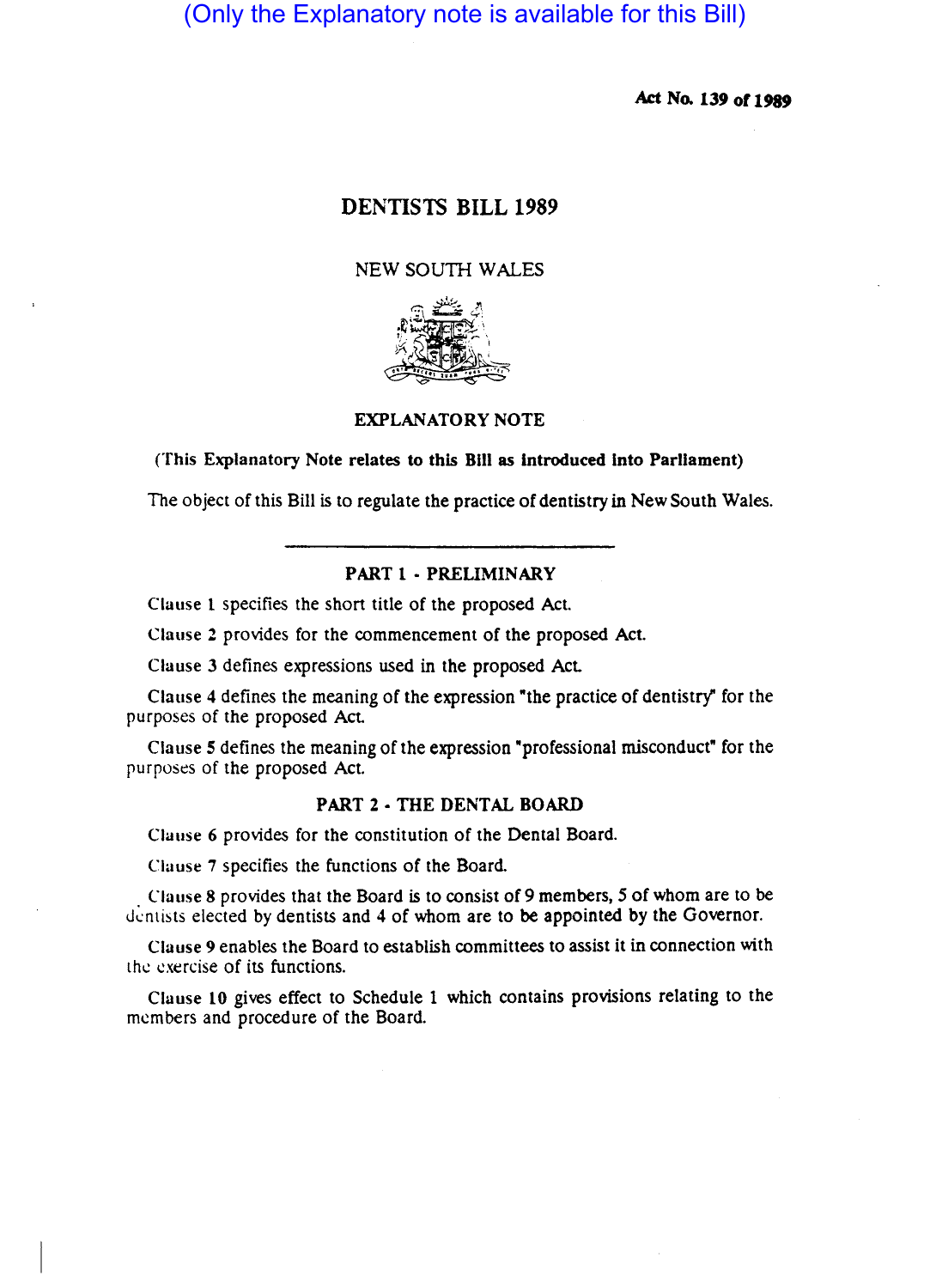## PART 3 - THE REGISTRAR AND THE REGISTER

Clause 11 enables the Board to appoint a Registrar and other staff.

Clause 12 requires the establishment of a Register of dentists and specifies the particulars that are to be entered in it.

Clause 13 requires the payment of an annual roll fee by dentists of an amount determined by the Board and approved by the Minister. The clause makes provision for the removal from the Register of the name of a dentist who fails to pay the annual roll fee by the due date.

Clause 14 requires the Board to ensure that the names of certain persons (such as deceased dentists and persons who have ceased to be dentists) are removed from the Register.

### PART 4 - REGISTRATION

#### Division 1 - Registration and licensing

Clause 15 specifies the qualifications that entitle a person to be registered as a dentist and the circumstances in which the Board is and is not entitled to refuse registration to a person who possesses the requisite qualifications.

Clause 16 enables the amendment, by proclamation, of Schedule 2 to the proposed Act which lists those educational qualifications obtained outside New South Wales which are to be recognised for the purposes of registration.

Clause 17 specifies further qualifications which will enable a person to be registered as a dentist.

Clause 18 specifies the circumstances in which a person, although not entitled to be registered as a dentist, may, with the concurrence of the Minister, be licensed to practise dentistry.

Clause 19 requires that, in order for a person to be registered or licensed under the proposed Act, the person must have an adequate knowledge of the English language.

## Division 2 - Conditional and provisional registration

Clause 20 specifies the circumstances in which a person, although not entitled to be registered, may be granted conditional registration.

Clause 21 enables the Registrar to grant provisional registration to a person pending the determination by the Board of an application by the person to he registered or pending the conferring on a person of an academic qualification to which the person is entitled.

## Division 3 - Miscellaneous

Clause 22 enables the Board to refuse an application for registration on the ground that the applicant does not have sufficient physical or mental capacity to practise dentistry.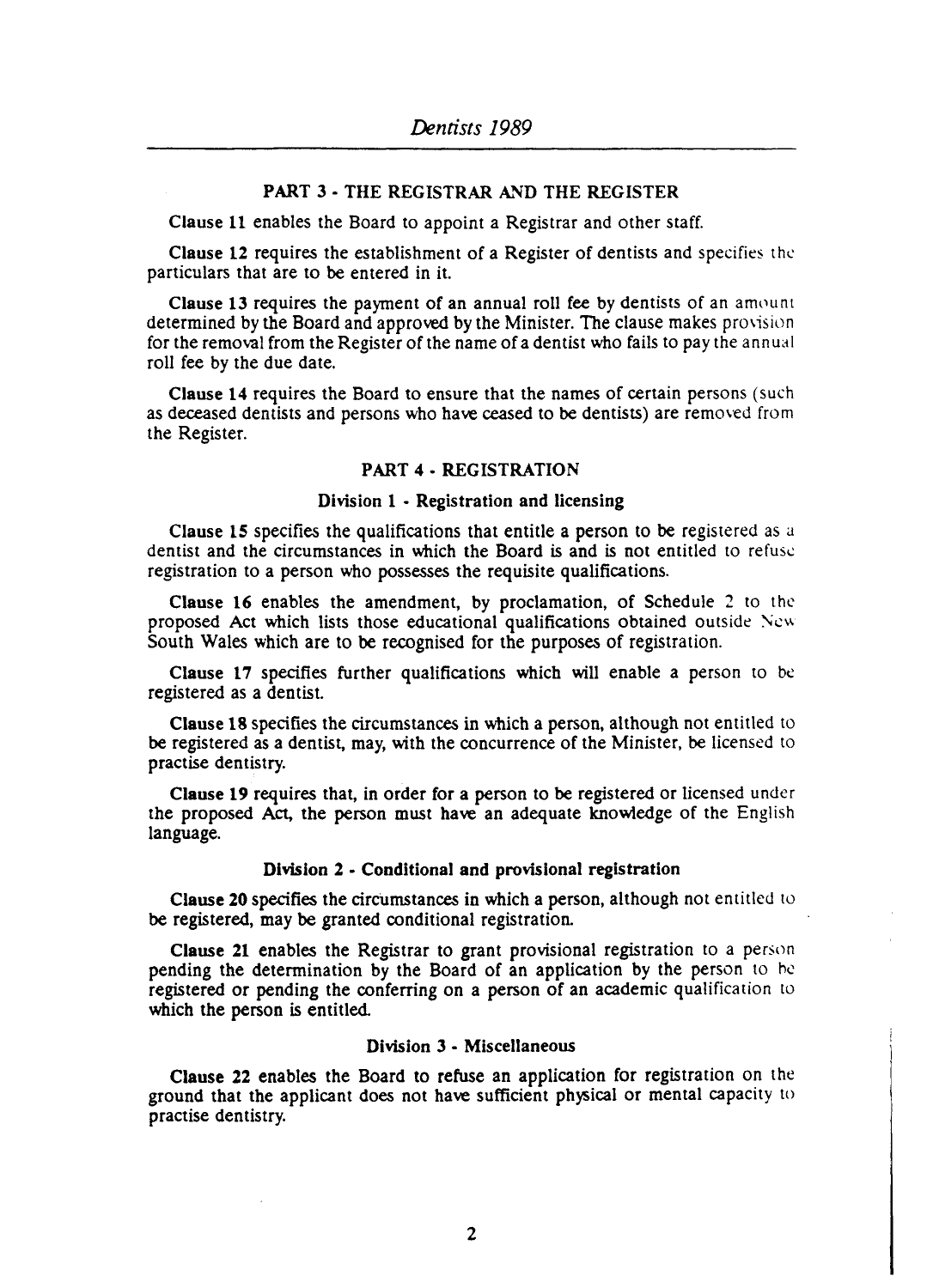Cluuse 23 provides that registration and licensing fees are to be such amounts as are determined by the Board and approved by the Minister.

## PART 5 • THE DENTAL CARE ASSESSMENT COMMITTEE

Clause 24 provides for the constitution of the Dental Care Assessment Committee.

Clause 25 specifies the functions of the Committee.

Clause 26 provides that the Committee is to consist of 4 members to be appointed hy the Minister.

Clause 27 gives effect to Schedule 3 which contains provisions relating to the members and procedure of the Committee.

#### PART 6 - COMPLAINTS AND DISCIPLINARY PROCEEDINGS

#### Division 1 • Complaints

Clause 28 provides for the application of the proposed Part to incorporated practices and for the taking of disciplinary action against the directors of an incorporated practice who are dentists if a complaint made against the corporation is found to be substantiated by the Board.

Clause 29 provides that the proposed Part is to apply to persons even though they have ceased to be registered as dentists.

Clause 30 provides for the application of the proposed Part in relation to persons who are licensed (rather than registered) under the proposed Act.

Clause 31 specifies the grounds on which a complaint may be made against a dentist and the manner in which a complaint is to be made.

Clause 32 requires notice to be given to the Board by a person prescribed by regulations to be made for the purposes of the proposed Act if a dentist is found to he suffering from a mental incapacity.

Clause 33 specifies the procedures which may be undertaken by the Board on receipt of a complaint in order to commence its preliminary investigation.

Clause 34 enables the Board to deal with a complaint informally, formally, by referring the complaint to the Dental Care Assessment Committee, by declining to deal with the complaint, by taking no further action concerning the complaint or by dismissing the complaint For example, a complaint which alleges a breach of the provisions under which a dentist is authorised to advertise might be expected to be dealt with informally by the Board or by a committee of the Board; a complaint, the substance of which, if substantiated, is sufficiently serious to be likely to result in the removal of a dentist's name from the Register or a dentist's suspension from practice might be expected to be dealt with formally by the Board at an inquiry, a complaint which appears to relate to an amount charged by a dentist for dental treatment might he expected to be referred by the Board to the Dental Care Assessment Committee; and a complaint which is frivolous or vexatious might be declined to be dealt with hy the Board or dismissed.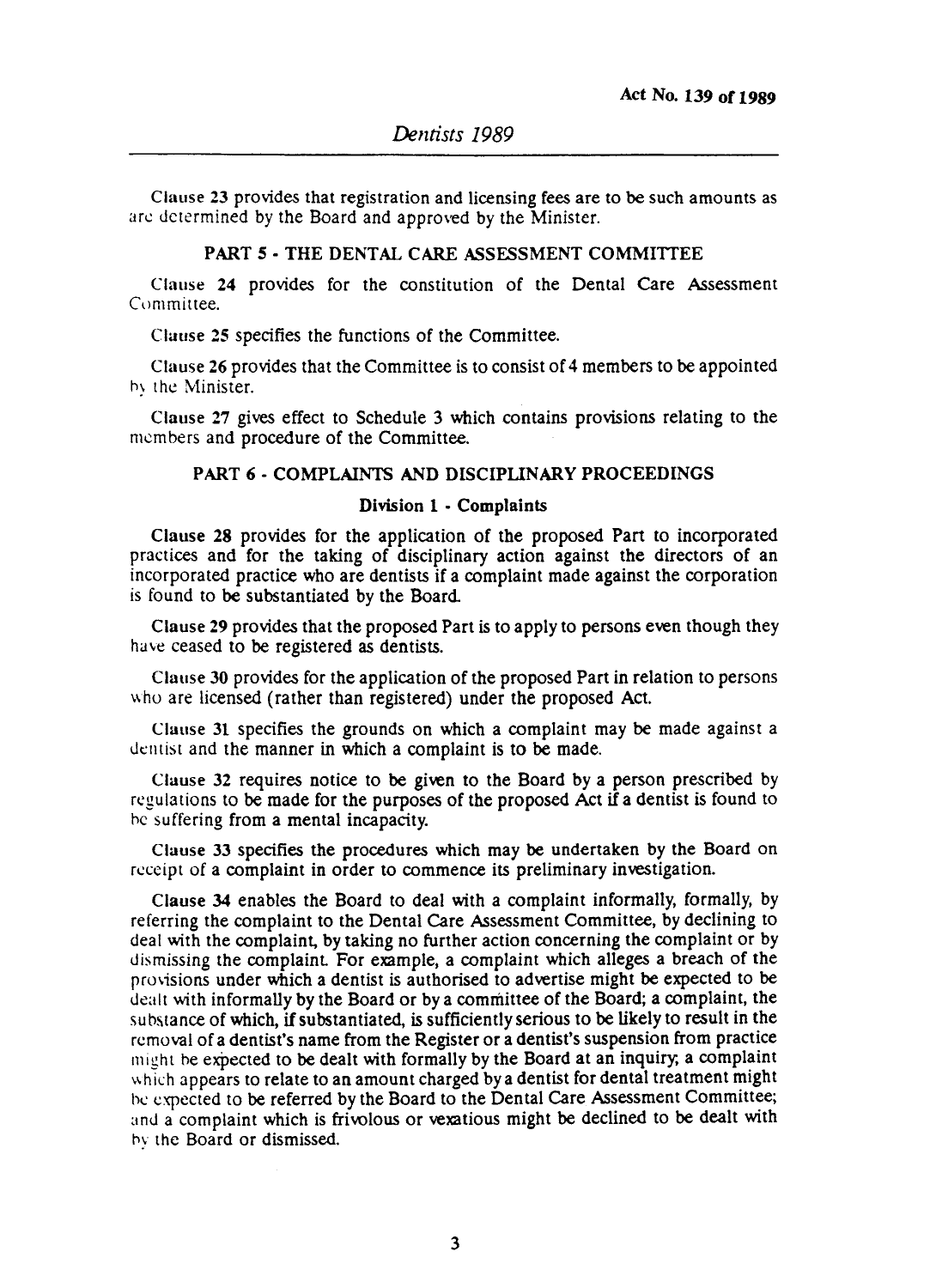## Division 2 • Investigation of complaints by the Board or a committee of the Board

Clause 3S provides that if the Board decides to investigate a complaint informally. it is to investigate the complaint itself or cause it to be investigated by a committee of the Board. If the Board causes the complaint to be investigated by a committee of the Board, the committee is not empowered to determine the complaint but only to make a recommendation to the Board as to its determination.

Clause 36 specifies the functions of the Board or a committee of the Board in investigating a complaint.

Clause 37 provides that parties appearing before the Board or a committee of the Board are not entitled to be legally represented at the appearance.

Clause 38 provides that a finding or recommendation of the Board or a committee of the Board is admissible as evidence in any legal proceedings.

## Division 3 • Reference of complaints to the Committee

Clause 39 requires the Dental Care Assessment Committee, in the first instance. to attempt the prompt settlement of any complaint referred to it by the Board.

Clause 40 enables the Committee to obtain any necessary evidence or advice.

Clause 41 enumerates the matters to which the Committee is to have regard in investigating an amount charged for dental treatment

Clause 42 provides that the Committee may not determine a complaint referred to it but may only make a recommendation to the Board as to its determination. The clause specifies the types of recommendations that may be made.

Clause 43 provides that parties appearing before the Committee are not entitled to be legally represented at the appearance.

Clause 44 provides that the finding or recommendation of the Committee is admissible as evidence in any legal proceedings.

Clause *4S* enables the Committee to investigate an amount charged for dental treatment, even if the amount has been paid, but disentitles the Committee from investigating certain treatment for the purposes of the Workers Compensation Act 1987.

## Division 4 • Conducting of inquiries by the Board

Clause 46 requires the Board, if it decides to conduct an inquiry into a complaint. to sit as in open court and to hear the person against whom the complaint is made. The person may be legally represented for that purpose. The member of the Board presiding at the inquiry is given the powers of the chairman of a commission constituted under the Royal Commissions Act 1923.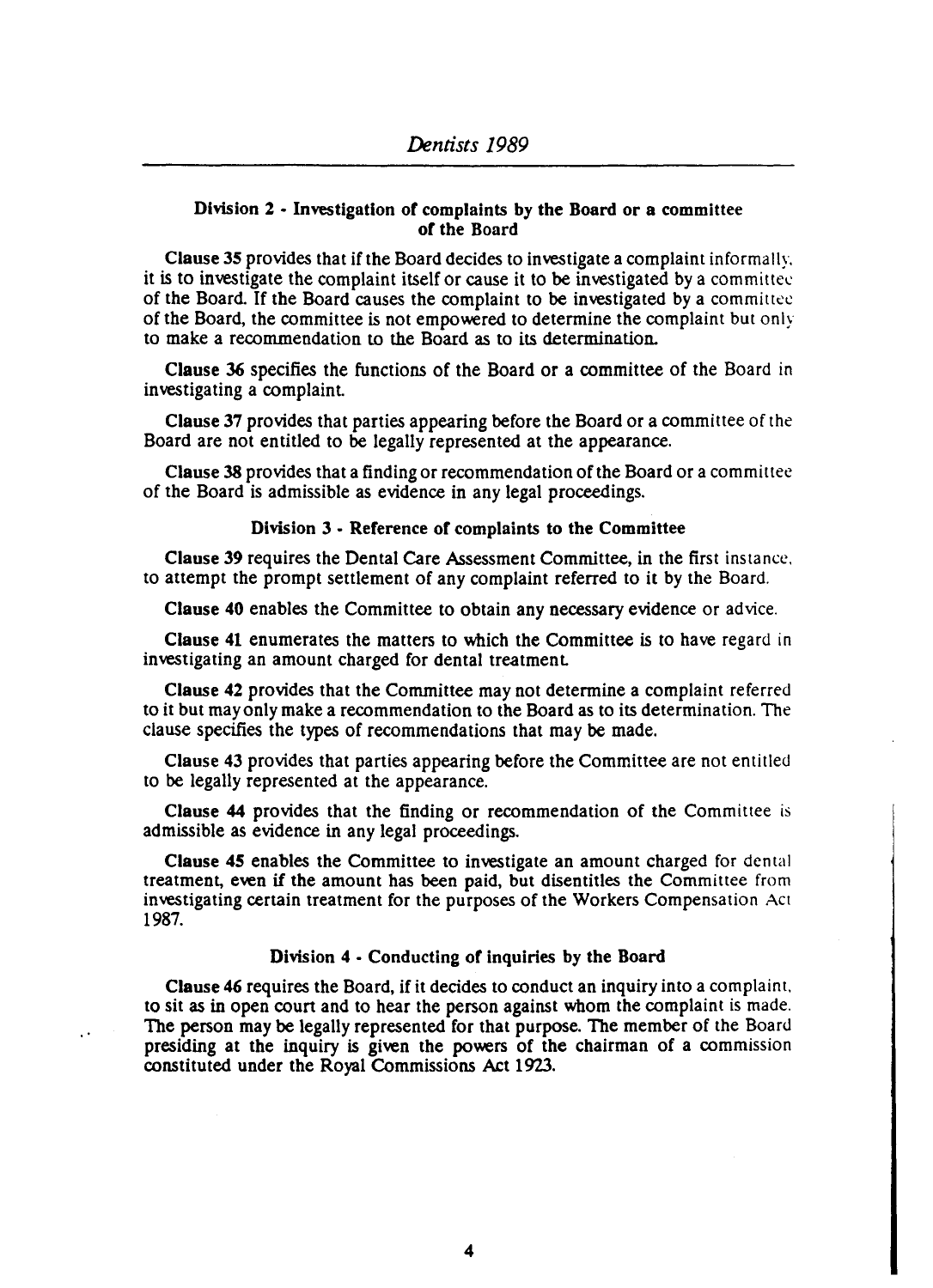#### Division 5 • Disciplinary action by the Board

Clause 47 specifies the types of action which may be taken by the Board if it finds a complaint against a dentist to be substantiated. These include the administering of a caution or reprimand, suspending a dentist's registration and imposing a fine.

Clause 48 requires the Board to give the parties to a complaint a written statement as to its decision which is to include the reasons for the decision.

Clause 49 provides that, where the name of a person is removed from the Register or the registration of a person is suspended, the person is to be taken to be not registered as a dentist

Clause 50 specifies the circumstances in which a person whose name has been removed from the Register may have his or her name restored to the Register.

#### PART 7 - APPEALS

Clause 51 lists the grounds on which a person aggrieved by a decision of the Board may appeal against the decision. Any appeal is to be made to the District Court.

Clause 52 provides for the manner in which appeals may be made to, and for the determination of appeals by, the District Court

#### PART 8· MISCELLANEOUS

Clause 53 specifies the circumstances in which a dentist may carry on the practice of dentistry as a director or employee of a corporation (in the proposed Act called "incorporated practices"). .

Clause 54 provides that claims that may be made against an incorporated practice in relation to any liability arising out of or in the course of the practice of dentistry may be made against each director of the incorporated practice who is a dentist.

Clause 55 regulates the use by dentists of diplomas, degrees, licences, letters, testimonials and titles to those which the Board has authorised to be entered in the Register in connection with the dentists concerned.

Clause 56 makes it an offence for an unregistered person to hold himself or herself out to be a dentist

Clause 57 prohibits the practice of dentistry by an unregistered person.

Clause 58 makes it an offence for a person to make a false entry in the Register or to seek to have a false entry made in the Register.

Clause 59 provides for the appointment and powers of inspectors for the purposes of the proposed Act

Clause 60 specifies the manner of payment of fees determined under the proposed Act.

Clause 61 requires the Board to establish an Education and Research Account and specifies the purposes for which money in the Account may be appropriated.